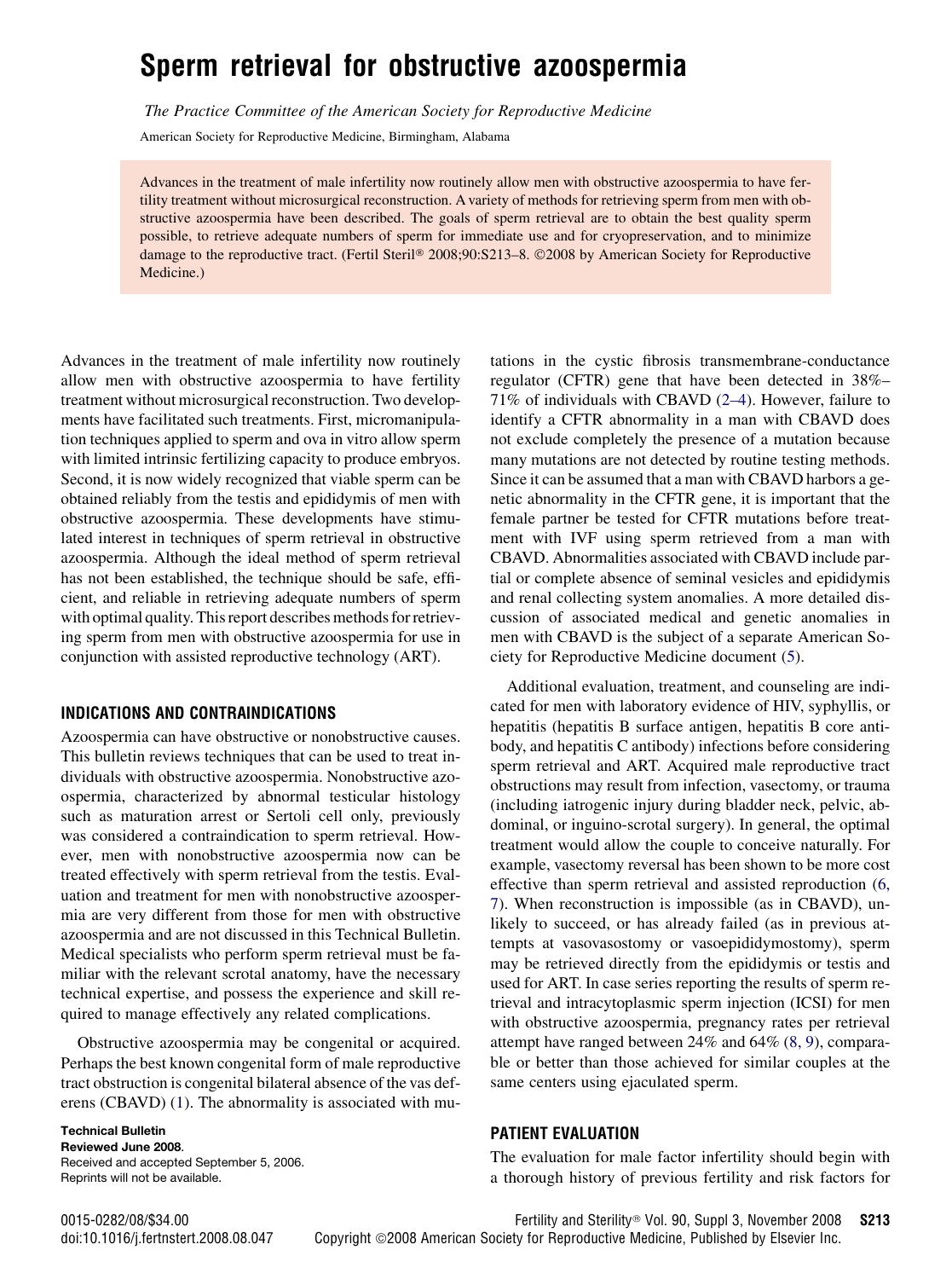obstruction, including scrotal, inguinal, pelvic, or abdominal surgery, and any history of genitourinary infection. The physical examination should include a careful inspection of the abdomen, inguinal region, and genitalia for surgical scars or signs of trauma. The vas deferens and epididymis should be examined for evidence of obstruction (such as epididymal induration or fullness) and partial or complete absence of the vas deferens and epididymis. A careful digital rectal examination can reveal cystic dilation of the seminal vesicles (often associated with other Wolffian duct anomalies) or a midline prostatic cyst that may cause ejaculatory duct obstruction.

Laboratory evaluation in individuals with suspected obstructive azoospermia should include at least one semen analysis and serum for baseline testosterone and FSH levels. An FSH  $>7.6$  IU/L and testicular length  $<4.5$  cm predicts the presence of nonobstructive azoospermia with greater than 89% probability in azoospermic men [\(10](#page-5-0)). Both serum FSH and a thorough physical examination are important because reproductive tract obstruction and impaired spermatogenesis are not mutually exclusive conditions. For many patients with normal FSH levels and presumptive obstructive azoospermia, a testicular biopsy may be used to evaluate sperm production. However, biopsy is not necessary in men with CBAVD having a normal serum FSH and testes volume because adequate spermatogenesis can be expected.

In men who are candidates for sperm retrieval, semen analysis should reveal azoospermia (absence of sperm after centrifugation of a semen specimen for 15 minutes at  $\times$  1500g) or necrospermia (absence of live sperm in the ejaculate). However, other semen parameters also are useful. Semen volume can distinguish epididymal or vasal obstruction (normal semen volume) from ejaculatory duct obstruction (low volume). The presence of normal semen volume or fructose in semen and an alkaline pH establish that seminal vesicles are present and localize the obstruction to a site(s) proximal to the junction of the vas deferens and seminal vesicle. The presence of any mature sperm in the semen excludes the possibility of complete absence of spermatogenesis.

Men with Wolffian developmental abnormalities, including CBAVD and idiopathic epididymal obstruction, are at increased risk for harboring CFTR mutations, as discussed earlier. If both partners have CFTR mutations, the couple should receive counseling by a qualified genetic counselor to ensure that they thoroughly understand the treatment alternatives and the risks for conceiving an affected child before proceeding with sperm retrieval and assisted reproduction. Such counseling should include a discussion of methods for preimplantation genetic diagnosis that may be used to select unaffected embryos for transfer.

Ultrasound is another important diagnostic and therapeutic tool in the evaluation and treatment of infertile azoospermic men. Renal ultrasound should be offered to any individual with unilateral or bilateral vasal agenesis because these abnormalities commonly are associated with renal anomalies. Transrectal ultrasound can diagnose ejaculatory duct obstruction or an obstructing Müllerian or ejaculatory duct cyst.

## SPERM-RETRIEVAL TECHNIQUES

Sperm retrieval for use in ART may be viewed as a primary treatment or as an adjunct to microsurgical reconstructive procedures. The goals of sperm retrieval are to obtain the best quality sperm possible in adequate numbers, for both immediate use and for cryopreservation, and to minimize damage to the reproductive tract. The techniques described later include sperm retrieval at the time of surgical reconstruction, microsurgical epididymal sperm aspiration, intraoperative testicular sperm retrieval, and percutaneous techniques of epididymal and testicular sperm retrieval (Table 1).

## Intraoperative Testicular Sperm Retrieval During Vasovasostomy and Vasoepididymostomy

Since only 20% to 40% of couples conceive after attempted vasoepididymostomy despite patency rates of 60% to 80%, it is reasonable to consider sperm retrieval at the time of surgical reconstruction. Intraoperative sperm retrieval is particularly important when a difficult reconstruction is anticipated, as in men who have undergone a previous vasovasostomy or vasoepididymostomy or other scrotal procedure where inflammation or scarring may obscure surgical planes. Preoperative counseling should include a thorough discussion of the risks and benefits of the procedure, the potential need for subsequent ART, and cost of cryopreservation because not all couples will be willing or able to pursue ART.

| <b>TABLE 1</b>                                                                                                                                                       |                                                                          |                                                                                                      |  |
|----------------------------------------------------------------------------------------------------------------------------------------------------------------------|--------------------------------------------------------------------------|------------------------------------------------------------------------------------------------------|--|
| Sperm-retrieval techniques.                                                                                                                                          |                                                                          |                                                                                                      |  |
| <b>Procedure type</b>                                                                                                                                                | <b>Epididymal</b>                                                        | Testicular                                                                                           |  |
| Open<br><b>Percutaneous</b>                                                                                                                                          | Epididymal sperm aspiration (MESA) Open testicular biopsy<br><b>PESA</b> | Percutaneous testicular<br>Biopsy (PercBiopsy)<br>Testicular sperm aspiration (TESA), (TEFNA), (FNA) |  |
| Note: PercBiopsy = percutaneous testicular biopsy; TESA = testicular sperm aspiration; TEFNA = testicular fine-needle<br>aspiration; $FNA =$ fine-needle aspiration. |                                                                          |                                                                                                      |  |

ASRM Practice Committee. Sperm retrieval for obstructive azoospermia. Fertil Steril 2008.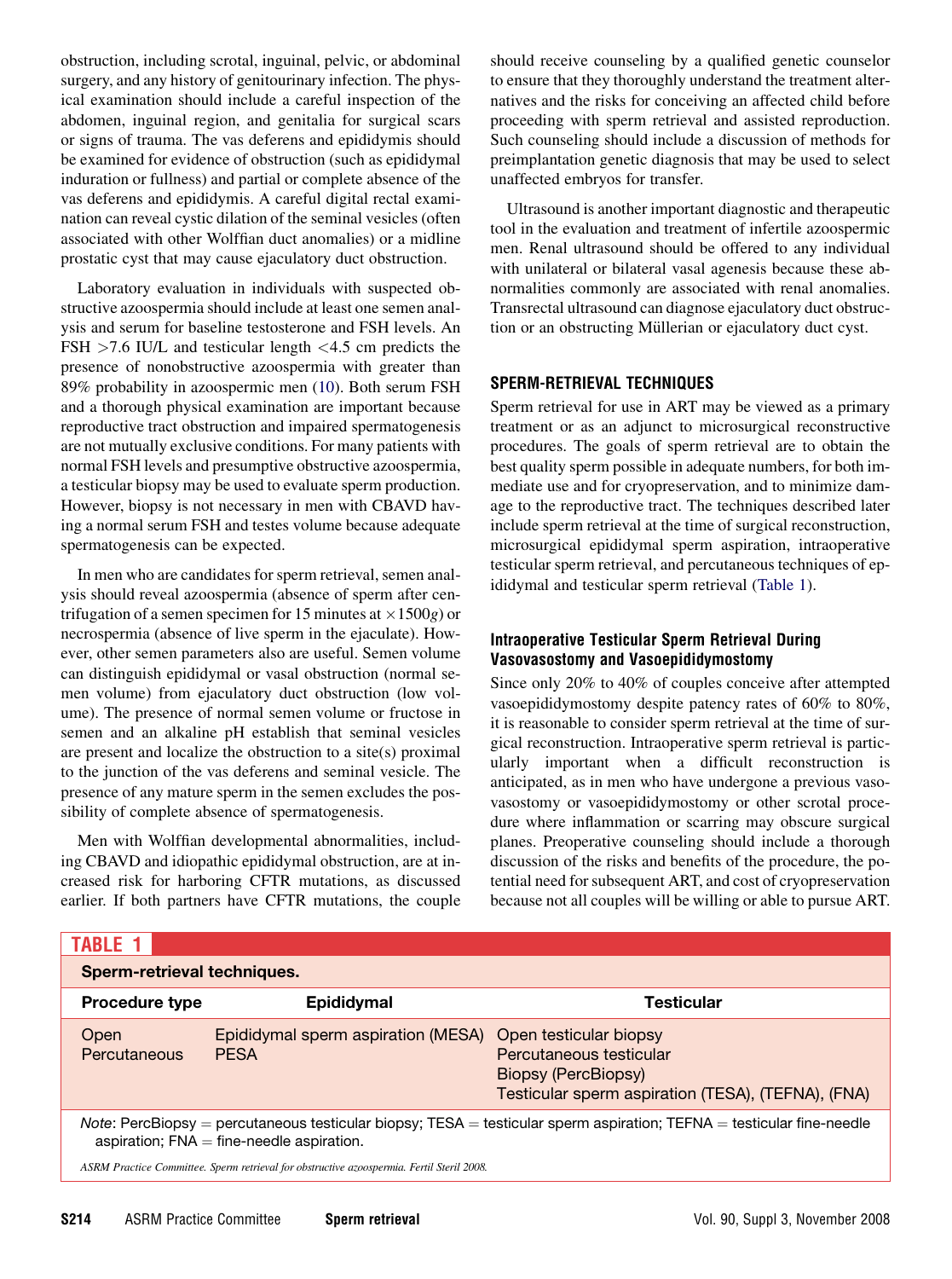# <span id="page-2-0"></span>FIGURE 1

Schematic representation of percutaneous epididymal sperm retrieval. With the testis stabilized between the surgeon's thumb and forefinger, a butterfly needle attached to a syringe is inserted into the caput epididymis and withdrawn until fluid is seen entering the tubing.



ASRM Practice Committee. Sperm retrieval for obstructive azoospermia. Fertil Steril 2008.

If motile sperm are found at the site of reconstruction, they may be aspirated and cryopreserved. Whereas the most motile and best quality sperm usually are obtained from the most proximal epididymis, reconstruction is most successful when the repair is more distal. The choice of the optimal site for microsurgical reconstruction/repair should not be compromised to obtain better sperm for cryopreservation because retrieving sperm from a proximal tubule may cause obstruction at that site. Alternatively, sperm may be retrieved via testicular biopsy. The tunica albuginea is incised and a portion of seminiferous tubules is extruded by gentle compression. Sperm then may be extracted from the excised testicular tissue by mincing, vortexing, or sequential passage of the tissue suspension through a narrow gauge needle. Care must be taken to avoid injuring testicular blood vessels in the tunica albuginea during biopsy retrievals. Sperm retrieved directly from the testis are generally limited in numbers and often exhibit no motility or nonprogressive motility but nevertheless typically still are viable and almost always functional for use in ART.

# EPIDIDYMAL SPERM-RETRIEVAL TECHNIQUES Microsurgical Epididymal Sperm Aspiration

Microsurgical epididymal sperm aspiration (MESA) is a term used to describe microsurgical techniques for sperm aspiration from the epididymis. Several techniques have been described, including incision of individual epididymal tubules with aspiration of the effluent, and micropuncture of specific individual epididymal tubules [\(11, 12\)](#page-5-0). Briefly, single epididymal tubules can be identified under the operating microscope and individually aspirated with an atraumatic technique. Sequential aspirations can be performed until sperm of optimal quality have been obtained. The best quality sperm are typically found in the proximal epididymis close to the testis. Puncture sites may be closed or cauterized. Only trace volumes of aspirate need to be retrieved since sperm are highly concentrated in the epididymal fluid (approximately 1 million sperm/ $\mu$ L). MESA typically yields sufficient numbers of sperm for both immediate use and for cryopreservation.

# Percutaneous Epididymal Sperm Aspiration

Epididymal aspiration also can be performed without surgical scrotal exploration, repeatedly, easily, and at low cost, without an operating microscope or expertise in microsurgery. Percutaneous epididymal sperm aspiration (PESA) can be performed under local anesthesia. After induction of anesthesia (typically with a spermatic cord block), the epididymis is stabilized between the surgeon's thumb and forefinger. A butterfly needle attached to a 20-mL syringe is inserted into the caput epididymis and withdrawn gently until fluid can be seen entering the attached tubing. The procedure is repeated until adequate amounts of epididymal fluid are retrieved ([8\)](#page-5-0) (Fig. 1). If no sperm are retrieved, MESA, testis biopsy, or testicular aspiration can be performed. Concerns have been raised that sperm obtained via PESA may include older, degenerated sperm. In one study, sperm retrieved by PESA exhibited more DNA damage than sperm retrieved

# FIGURE 2

Schematic representation of percutaneous testicular sperm retrieval. The testis is stabilized between the surgeon's thumb and forefinger and the needle is inserted along the long axis of the testis. The needle is withdrawn slightly and redirected in order to disrupt the testicular architecture. The procedure is repeated until adequate testicular material has been aspirated. A Franzen needle holder can be used to provide negative pressure for needle aspiration.



ASRM Practice Committee. Sperm retrieval for obstructive azoospermia. Fertil Steril 2008.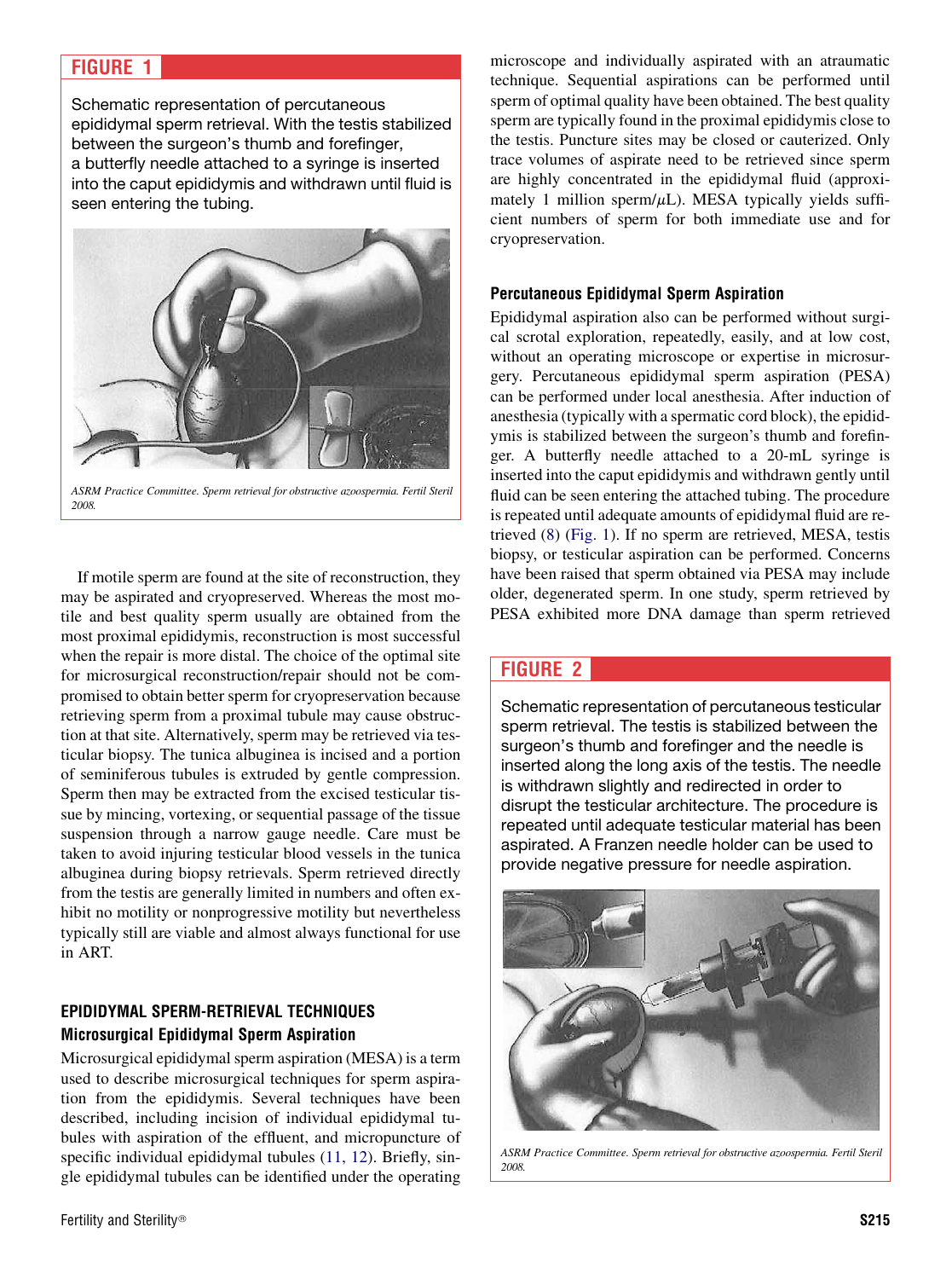directly from the testis [\(13](#page-5-0)). However, the same risk does not appear to be associated with selective direct sperm retrieval from selected sections of the epididymis via MESA.

# TESTICULAR SPERM-RETRIEVAL TECHNIQUES Open Testicular Biopsy

Open testicular biopsies can be used to obtain sperm, although the epididymis is a richer source of sperm than the testis. There is no clear difference in pregnancy rates achieved with ART using testicular or epididymal sperm from men with obstructive azoospermia. However, open testicular biopsy is necessary to find sperm for men with non-obstructive azoospermia. Multiple testicular incisions are best avoided because the testicular arteries are end arteries and injury during biopsy may cause partial testicular infarction [\(14](#page-5-0)). The risk of injury to the testicular blood supply may be minimized by using an operating microscope to visualize testicular vessels directly [\(15](#page-5-0)).

## Percutaneous Testicular Sperm Aspiration

 $T$ 

The technique of percutaneous testicular fine-needle aspiration was initially described as a diagnostic procedure performed under local anesthesia in azoospermic men [\(16](#page-5-0)). The approach sometimes also is called testicular sperm aspi-

ration. After stabilizing the testis between the surgeon's thumb and forefinger, a needle is inserted along the long axis of the testis, withdrawn slightly, and redirected in attempts to disrupt the testicular architecture. The procedure is repeated until adequate testicular material has been aspirated ([Fig. 2\)](#page-2-0). The goals of the procedure are to disrupt tubules and aspirate their contents and to remove individual tubules.

## Percutaneous Testicular Biopsy (PercBiopsy, Needle Biopsy)

In the technique of percutaneous testis biopsy, a 14-gauge biopsy gun with a short (1 cm) excursion is used to retrieve testicular tissue. The gun removes a small cylinder of testicular tissue atraumatically. Anesthesia is achieved with a spermatic cord block, and multiple biopsies can be obtained through a single entry site. The core needle provides better sperm yield than fine-needle aspiration and is relatively simple to use [\(17](#page-5-0)). The advantages and disadvantages of each of the techniques for sperm acquisition are listed in Table 2.

## ROLE OF ASSISTED REPRODUCTION

Once viable spermatozoa have been retrieved, the likelihood for achieving pregnancy via ART is greatest with ICSI. Although there are anecdotal reports of pregnancies after

| IABLE Z                                                                                                          |                                                                                                                                         |                                                                                                                                    |
|------------------------------------------------------------------------------------------------------------------|-----------------------------------------------------------------------------------------------------------------------------------------|------------------------------------------------------------------------------------------------------------------------------------|
| Advantages and disadvantages of sperm retrieval techniques.                                                      |                                                                                                                                         |                                                                                                                                    |
|                                                                                                                  | <b>Advantages</b>                                                                                                                       | <b>Disadvantages</b>                                                                                                               |
| <b>MESA</b>                                                                                                      | Best clinical pregnancy rates<br>Large number of sperm retrieved<br>Excellent results with cryopreservation<br>Reduced risk of hematoma | Requires microsurgical expertise<br>Increased cost<br>General or local anesthesia<br>Incision required<br>Postoperative discomfort |
| <b>TESE</b>                                                                                                      | No microsurgical expertise required<br>Local or general anesthesia<br>Few instruments<br>Fast and repeatable                            | Relatively few sperm retrieved<br>Limited risk of testicular atrophy (with<br>multiple biopsies)                                   |
| <b>PESA</b>                                                                                                      | No microsurgical expertise required<br>Local anesthesia<br>Few instruments<br>Fast and repeatable<br>Minimal postoperative discomfort   | Few sperm retrieved<br><b>Risk of hematoma</b><br>Damage to adjacent tissue                                                        |
| PercBiopsy, TESA,<br><b>TEFNA</b>                                                                                | No microsurgical expertise required<br>Local anesthesia<br>Few instruments<br>Fast and repeatable<br>Minimal postoperative discomfort   | Few sperm retrieved<br>Risk of testicular atrophy<br>Risk of hematoma                                                              |
| Note: TECE tootiqular aparm ovtraction: DaraPianous parqutanoque tootiqular bionous TECA tootiqular aparm appira |                                                                                                                                         |                                                                                                                                    |

 $\lambda = 1$  testicular sperm extraction; PercBiopsy  $\lambda = 1$  percutaneous testicular biopsy; TESA  $\lambda = 1$  testicular sperm aspiration; TEFNA  $=$  testicular fine-needle aspiration.

ASRM Practice Committee. Sperm retrieval for obstructive azoospermia. Fertil Steril 2008.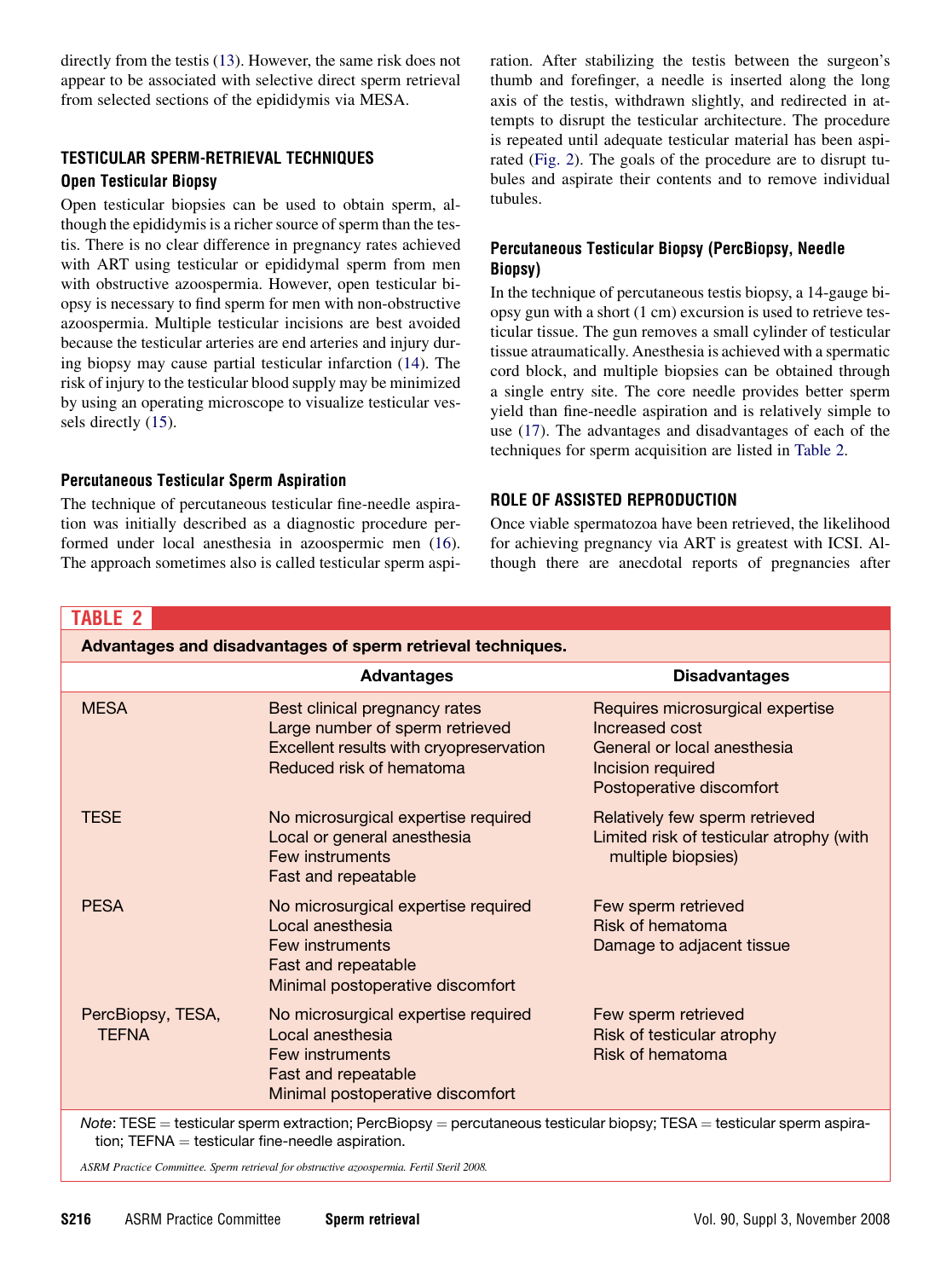<span id="page-4-0"></span>intrauterine insemination with surgically retrieved sperm, reports from several centers comparing fertilization and pregnancy rates achieved with conventional methods of IVF and with ICSI have demonstrated the importance of ART. In the Sperm Microaspiration Retrieval and Assisted Reproductive Technologies study, which reviewed the overall United States experience (219 retrieval procedures), the observed clinical pregnancy rate was only 10% using microsurgically retrieved sperm and conventional IVF [\(18](#page-5-0)). The results achieved with retrieved sperm and ICSI are far superior. Contemporary pregnancy rates of 24% to 64% (comparable to that achieved with ejaculated sperm at individual centers) have been achieved using sperm retrieved from azoospermic men [\(8, 9](#page-5-0)). Maternal factors (maternal age, oocyte number, and oocyte quality) alone now are considered the principal determinants of outcomes achieved with ART and ICSI for couples with infertility related to obstructive azoospermia ([19, 20\)](#page-5-0).

#### IMPORTANCE OF CRYOPRESERVATION

Cryopreservation of sperm is an essential technique in the treatment of infertile couples wherein the man has obstructive azoospermia. Cryopreservation avoids the logistical difficulties associated with attempts to coordinate sperm retrieval and ART on the same day and permits the detection of infectious disease prior to insemination.

Whenever available, excess retrieved spermatozoa should be cryopreserved to avoid unnecessary subsequent sperm retrieval procedures. Although cryopreservation has detrimental effects on sperm motility [\(21](#page-5-0)) and sperm acrosomes [\(22](#page-5-0)), outcomes achieved with ICSI using frozen-thawed or fresh spermatozoa retrieved from men with obstructive azoospermia are comparable ([23\)](#page-5-0).

#### RISKS OF INTERVENTION

More invasive techniques of sperm retrieval such as MESA or testicular sperm extraction are associated with a longer recovery interval than percutaneous testicular or epididymal sperm retrieval procedures. The incidence of hematomas and other complications after MESA, PESA, or percutaneous testicular aspiration appears to be low. Since more sperm of higher quality typically are retrieved via MESA, only one intervention is usually needed to provide adequate sperm for multiple attempts at ICSI. Repeat percutaneous testicular aspirations may become necessary if the first ART procedure does not result in a live birth.

Sperm-retrieval techniques appear to be safe, especially when performed using local anesthesia. Proximal sperm retrieval may result in permanent obstruction of the proximal epididymis and preclude subsequent microsurgical reconstruction. The risk should be considered carefully before choosing sperm retrieval over reconstruction. Permanent testicular devascularization has been reported after attempted sperm retrieval from multiple testicular sites using an open biopsy approach ([14\)](#page-5-0). However, operative morbidity and permanent injury to the testis appear to be rare, especially for men with obstructive azoospermia who typically require only a single testicular incision. The risk of birth defects after sperm retrieval with ICSI is comparable to that associated with ICSI using ejeculated sperm.

#### SUMMARY AND CONCLUSIONS

- Sperm retrieval with ART is an alternative to microsurgical repair for men with correctable reproductive tract obstruction and represents the only treatment that can offer men with irreparable obstruction the opportunity to have their own genetic children. Almost all men with obstructive azoospermia have abundant sperm in the testes that can be retrieved successfully using a variety of different techniques.
- Genetic (CFTR) testing of at least the female partner is essential for couples in which the male partner has bilateral vasal agenesis, and is recommended for all couples wherein the male partner has congenital reproductive tract obstruction.
- Microsurgical reconstruction should be offered to men having a reparable reproductive tract obstruction.
- The best technique for sperm aspiration for men with obstructive azoospermia has not been determined. The choice of technique should consider the need for microsurgical expertise and the longer recovery accociated with open surgical procedures compared with percutaneous procedures.
- The goals of sperm retrieval are to obtain the best quality sperm possible, to retrieve adequate numbers of sperm for immediate use and for cryopreservation, and to minimize damage to the reproductive tract.
- Regardless of which approach is used to retrieve sperm from men with obstructive azoospermia, ICSI should be used to maximize fertilization efficiency and overall results.
- When treatment requires a complex reconstruction of the male reproductive tract, cryopreservation of retrieved sperm should always be considered because surgery may not be successful.

Acknowledgments: This report was developed under the direction of the Practice Committee of the American Society for Reproductive Medicine as a service to its members and other practicing clinicians. While this document reflects appropriate management of a problem encountered in the practice of reproductive medicine, it is not intended to be the only approved standard of practice or to dictate an exclusive course of treatment. Other plans of management may be appropriate, taking into account the needs of the individual patient, available resources, and institutional or clinical practice limitations. The Practice Committee of the American Society for Reproductive Medicine and the Board of Directors of the American Society for Reproductive Medicine have approved this report.

#### REFERENCES

1. Jaffe T, Oates RD. Genetic abnormalities and reproductive failure. In: Lipshultz LI, ed. Urologic clinics of North America. Philadelphia: W.B. Saunders Company, 1994.